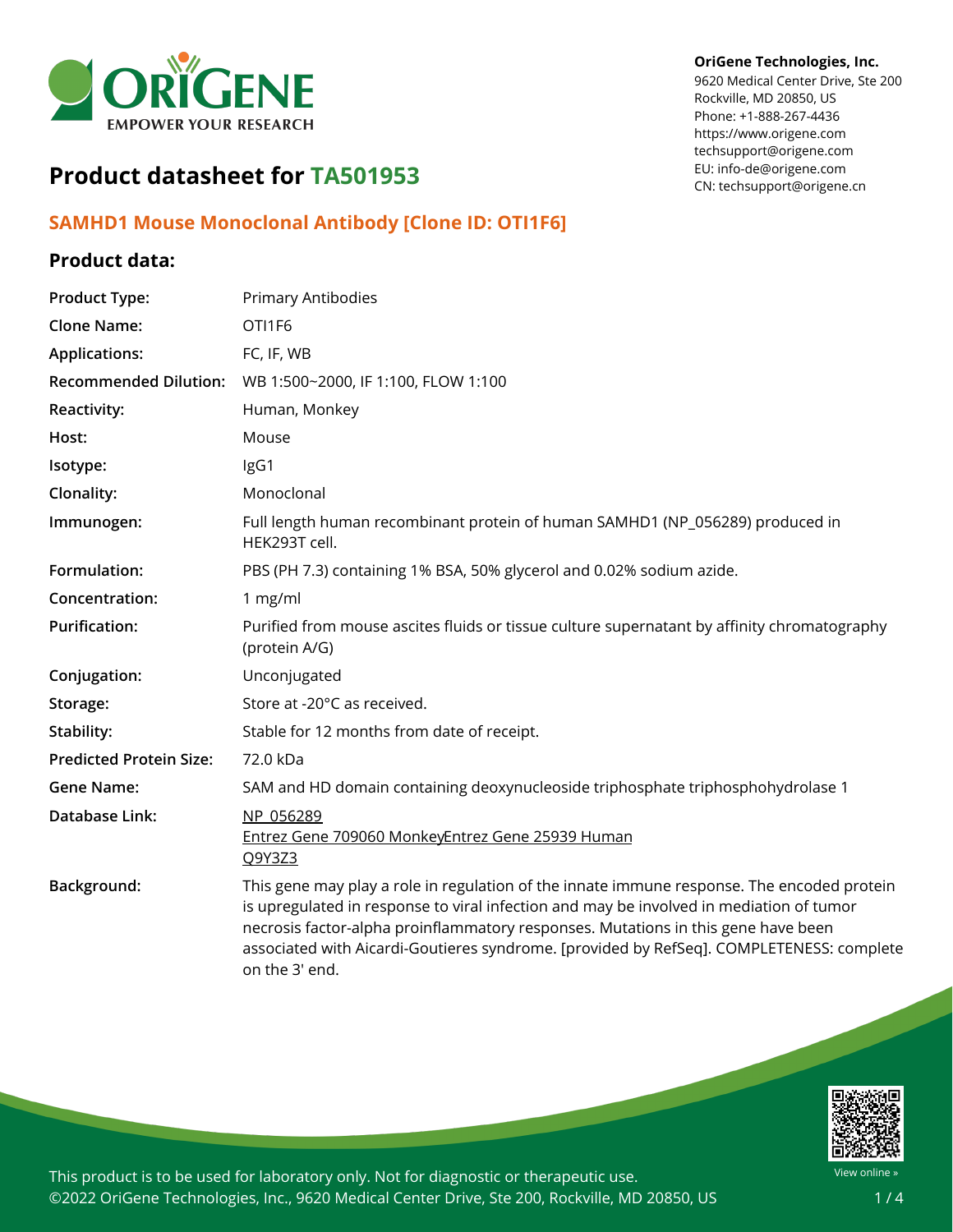ORIGENE

**Synonyms:** CHBL2; DCIP; HDDC1; MOP-5; SBBI88

## **Product images:**

 $158 106 79 48 -$ 

> $35 23 -$



HepG2 HeLa HT29 A549 COS7 Jurkat MDCK PC12 MCF7

HEK293T cells were transfected with the pCMV6- ENTRY control (Left lane) or pCMV6-ENTRY SAMHD1 ([RC206013], Right lane) cDNA for 48 hrs and lysed. Equivalent amounts of cell lysates (5 ug per lane) were separated by SDS-PAGE and immunoblotted with anti-SAMHD1. Positive lysates [LY414526] (100ug) and [LC414526] (20ug) can be purchased separately from OriGene.

Western blot analysis of extracts (35ug) from 9 different cell lines by using anti-SAMHD1 monoclonal antibody.



Western blot analysis of extracts (10ug) from a mouse cell line and 3 different mouse tissues by using anti-SAMHD1 monoclonal antibody (1:200).

This product is to be used for laboratory only. Not for diagnostic or therapeutic use. ©2022 OriGene Technologies, Inc., 9620 Medical Center Drive, Ste 200, Rockville, MD 20850, US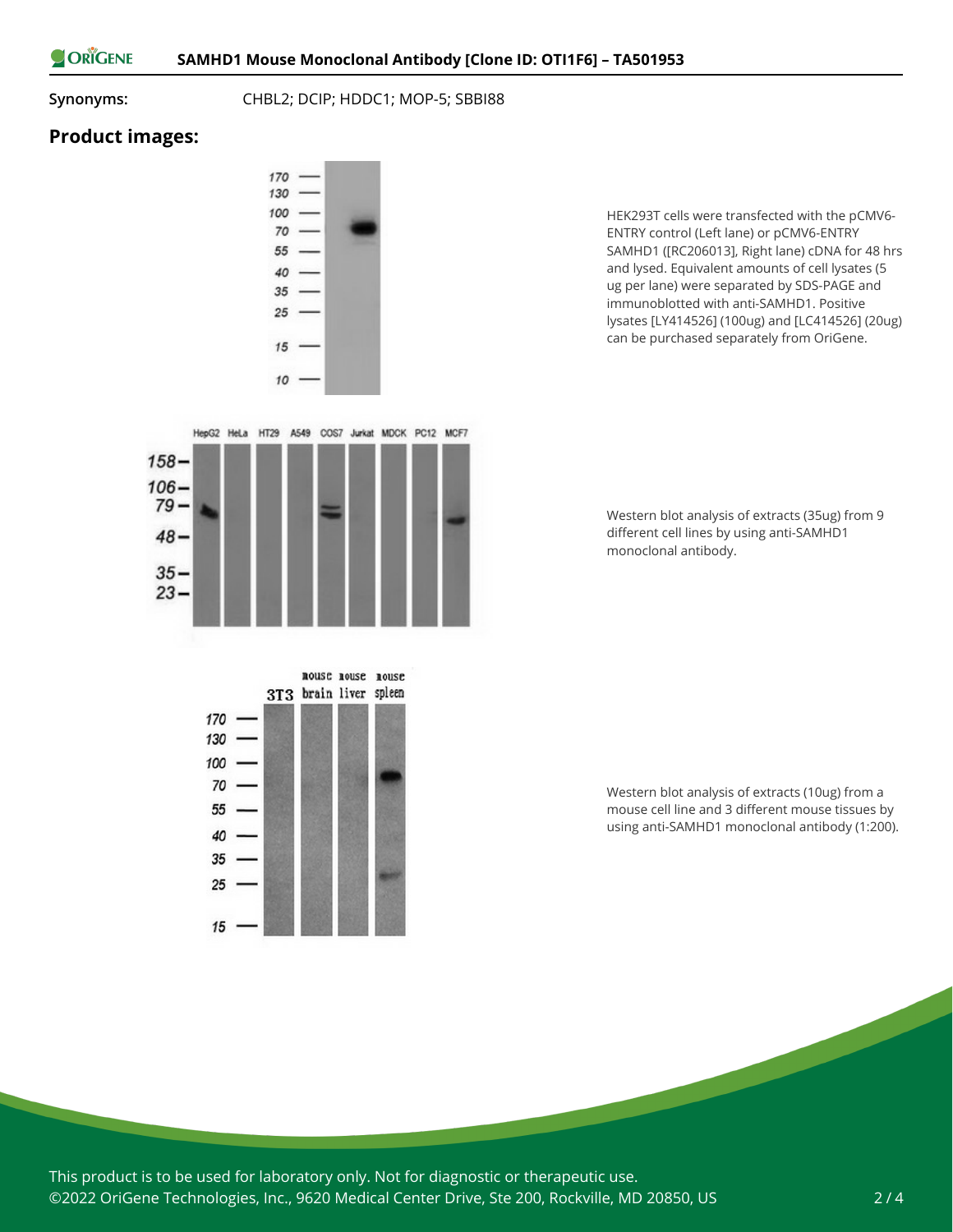

Western blot analysis of extracts (10ug) from 10 Human tissue by using anti-SAMHD1 monoclonal antibody at 1:200 (1: Testis; 2: Omentum; 3: Uterus; 4: Breast; 5: Brain; 6: Liver; 7: Ovary; 8: Thyroid gland; 9: colon;10: spleen).



Anti-SAMHD1 mouse monoclonal antibody (TA501953) immunofluorescent staining of COS7 cells transiently transfected by pCMV6-ENTRY SAMHD1 ([RC206013]).

**HOESCHT &** SAMHD1 SAMHD1 mock **SIV VLPs** 

Figure from citation: Immunofluorescence of SAMHD1 protein level by using anti-SAMHD1 antibody in human CD4+ T cells. View [Citation](http://www.ncbi.nlm.nih.gov/pubmed/24554663)

This product is to be used for laboratory only. Not for diagnostic or therapeutic use. ©2022 OriGene Technologies, Inc., 9620 Medical Center Drive, Ste 200, Rockville, MD 20850, US